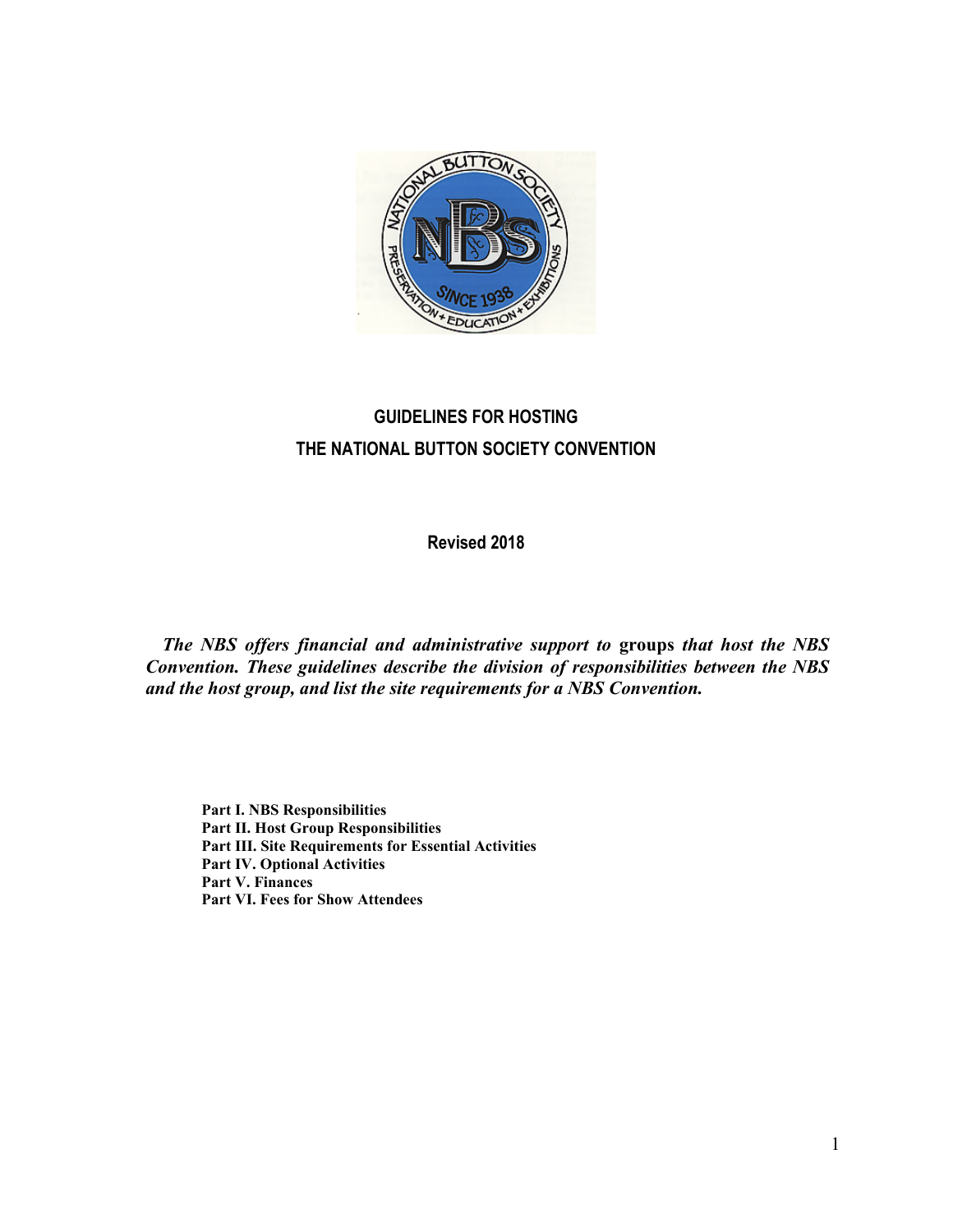## *Part I. NBS RESPONSIBILITIES*

**It is reassuring for a potential host group to know that NBS administrators do much of the work involved in hosting a National Button Society Convention. The following describe convention tasks performed by NBS personnel.**

#### **NBS Show Manager**

- Advises potential host groups on suitability of proposed site, ensuring that:
	- o Showroom, meeting and meal spaces are as described in Part III.
	- o Adequate numbers of sleeping rooms are available and priced within the Society's acceptable room rate range.
	- o Fees for meeting and showroom spaces are tied to the sleeping room guarantee and the catering beverage guarantee.
	- o Site meets all criteria described in these guidelines before issuing an invitation to the NBS Board of Directors.
- Works with sales staff at the site to develop a proposal for Board review, to be included with the invitation. Proposal should include:
	- o Number of sleeping rooms guaranteed by NBS.
	- o Tentative program of events so that space needs can be anticipated.
	- o Commitments for complimentary room nights for NBS and host group's use, which are to include a complimentary suite for the NBS president for 8 nights, a complimentary room for the Show Manager for 9 nights, and complimentary room in the ratio of 1:50 to be used by the host organization. The commitment shall also include any other costs to be paid by NBS (such as food and beverage minimums).
	- o Statement of parking facilities and parking rates for members attending the convention.
	- $\circ$  Statement of fees for approximately 160 (6' x 30") tables and 60 (6' x 18") back tables, table cloths, chairs, water stations, etc.
	- o Cost of electricity; phone lines; audio-visual equipment; shipping, handling, and return of convention materials as well as any other costs and fees.
	- o Presents the proposal and invitation, plus recommendation based on site visit and contact with sales agents and show committee. Reviews the contact with one elected NBS officer.
- Signs the contract as NBS agent and gives copies to Host Show Coordinator, NBS Treasurer and NBS President.
- Two years before a convention, contacts sales staff at hotel to review the contract in light of any change in management and need for change in contract wording.
- Sends to the NBS Bulletin editor a notice soliciting requests for dealer tables. (Sends by Oct. 1 to appear in Dec. issue.) Senior dealers can request priority space; non-senior dealers request tables as available after senior dealers are placed.
- Prepares dealer contracts, including all information specific to the upcoming convention.
- Sends contracts to senior dealers by Jan. 15 for Feb. 28 return deadline to be returned with full table fee, half of which will be regarded as a "deposit" which can be refunded if space is canceled by July 1. No refund will be made if cancelled after July 1. Contracts not returned will be voided but Show Manager will try to contact unresponsive dealers. International dealers may remit total table fee at the convention but must remit contracts via mail.
- Sends contracts to non-senior dealers by March 15 for an April 30 return deadline to be returned with full table fee, half of which will be regarded as a "deposit" which can be refunded if space is canceled by July 1. No refund will be made if cancelled after July 1. International dealers may remit total table fees at the convention but must remit contracts via mail
- Informs the dealers on state and local tax and licensing requirements.
- Works with Assistant Show Manager to determine the showroom layout for judging and racks (Monday through Wednesday), and dealer tables and racks (Thursday through Saturday).
- (9 to 12 months before convention) Reviews entire hotel contract, including guarantees; determines and undertakes any necessary renegotiation of terms.
- (April 1) Gives Entries Chair shipping information for competition trays.
- Continues working with host group on convention details and decisions.
- Ensures that racks and other NBS materials are shipped to the site in a timely cost-effective manner according to site requirements.
- Receives and returns all shipments for NBS (racks, library, trays, etc.), including NBS publications if the Publications Supplier is not attending the convention. These publications are to be delivered to the NBS showroom table by Thursday morning. The library is to be available for judging by Tuesday morning.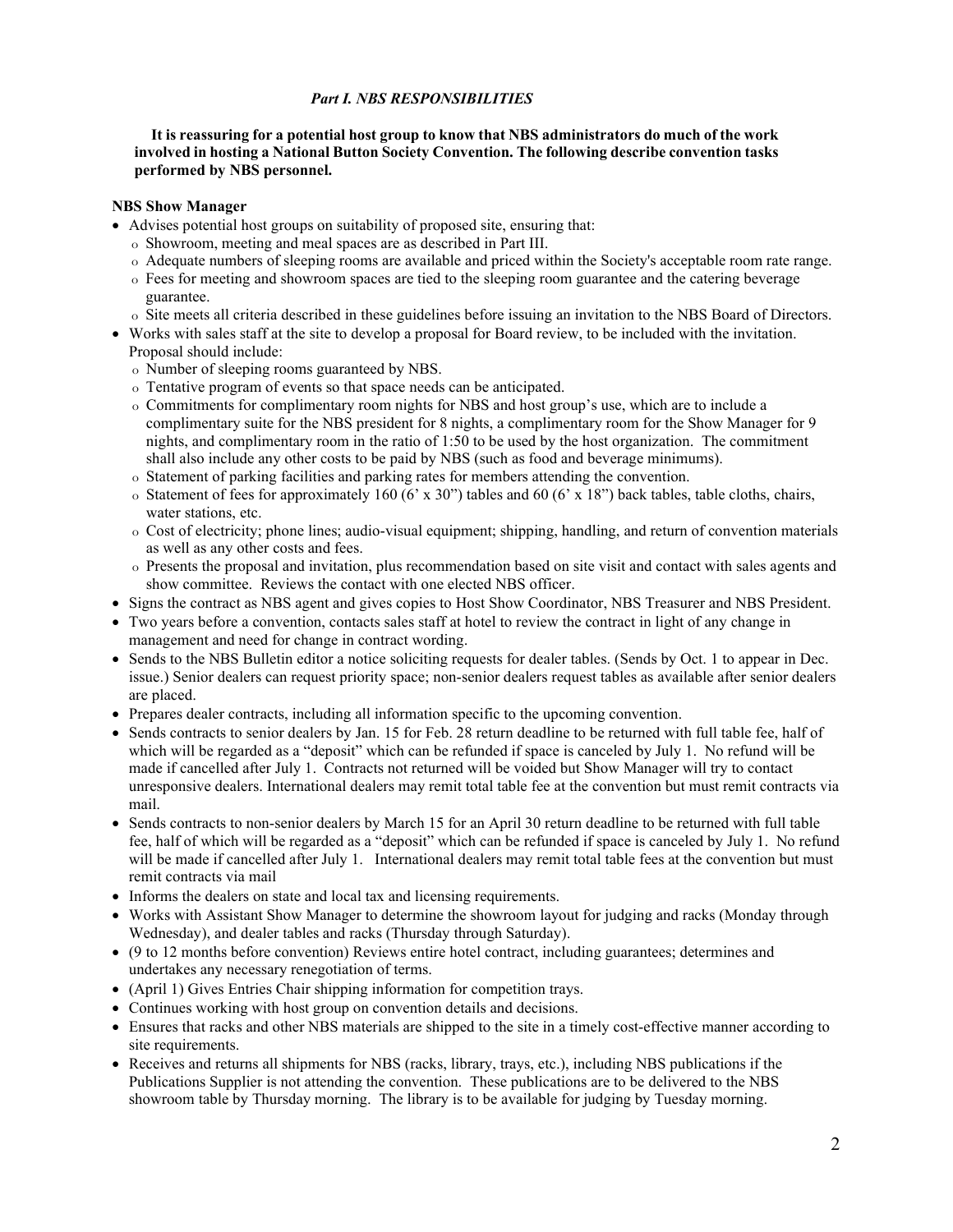### **NBS RESPONSIBILTIES, continued**

- Ensures shipped competition trays are secure in hotel custody and available for judging on convention Tuesday. Completes judging entry procedure for shipped trays. Maintains shipping boxes; ensures trays are packed for shipping to entrants.
- Is available (or has Assistant Show Manager available) in the showroom during period of showroom use. Ensures that only authorized registered members and guests are in the showroom.
- Executes contract with vendor recommended by Host Show Coordinator for security in the showroom Monday evening through Saturday morning. Provides schedule, appoints contact person, and sets guidelines for security personnel.
- Ensures that dealers abide by contract regulations and directives of the Board Directors regarding, but not limited to, subletting table space, consigned buttons, appropriate displays, and other contractual stipulations.
- Prepares financial statements for the Treasurer:
	- o As dealer payments are returned with contracts.
	- o Gives the NBS Treasurer a final accounting for all table rentals.
- Reviews master account to approve host group's reimbursable charges as outlined in Part V.
- Is responsible for NBS projector and other audio-visual equipment, seeing that it is available at the show and safely stored between shows. .

**NBS Assistant Show Manager(s):** Assists the Show Manager as mutually determined.

- **NBS President:**
- Presides over Board of Directors meetings and all formal NBS membership meetings, including the Annual Breakfast.
- Sees that a sign-up sheet is provided at the Monday board meeting for shifts at the NBS table.

### **NBS First Vice-President** (in office at time of the convention):

- Consults with Host Show Coordinator to suggest program and workshop ideas to schedule all convention activities.
- Works with Host Show Coordinator to ensure site is aware of all meeting needs.
- Requests copies of all programs prior to the convention or on the first day of the show at the latest. This is to be sure that the programs are compatible with the NBS projector before the time of presenting the programs.
- Functions as master of ceremonies for programs and introducer for workshops.

#### **NBS Second Vice-President**

- Procures a favor button from host group and adds it to NBS favor button display.
- In the absence of Publications Supplier, unpacks publications for sale at the NBS table. Re-packs publications for shipping and gives them to Show Manager.

## **NBS Treasurer**

- Handles all funds for the show.
- Pays bills according to show committee budget or with approval of Host Show Coordinator.
- At the end of the show the NBS treasurer will prepare a complete report of all income and expenses and provide that report to the NBS President and Host Show Coordinator.

• After report acceptance by both, remits any share of profits to the Host Committee.

## **NBS Convention Registrar:**

- Gets notification of the registration and PayPal payments through registration software.
- Receives all mailed-in registration forms and checks.
- Sends all checks to treasurer for deposit.
- Produces lists of those registered for each activity.
- Provides a final list of those registered 10 days before the start of the convention.

**NBS Exhibits Chair**: Manages tray check-in and tray preparation for judging.

**NBS Entries Chair:** Provides members with entry tray slips.

**NBS Chair or Co-chairs of Judges:** Plan(s) and conduct(s) judges and clerks meeting, all judging, and judging review meeting.

**NBS Control Card Clerk(s):** Assist(s) in the judging process.

**NBS Division Chairs:** Assist in the judging process.

**NBS Classification Chair:** Conducts classification committee meeting and membership classification meeting; assists in the judging process.

**NBS Classification Assistant Chair:** Assists Chair in conducting meetings and in the judging process.

**NBS Presentation Awards Chair:** Presents awards at the annual breakfast.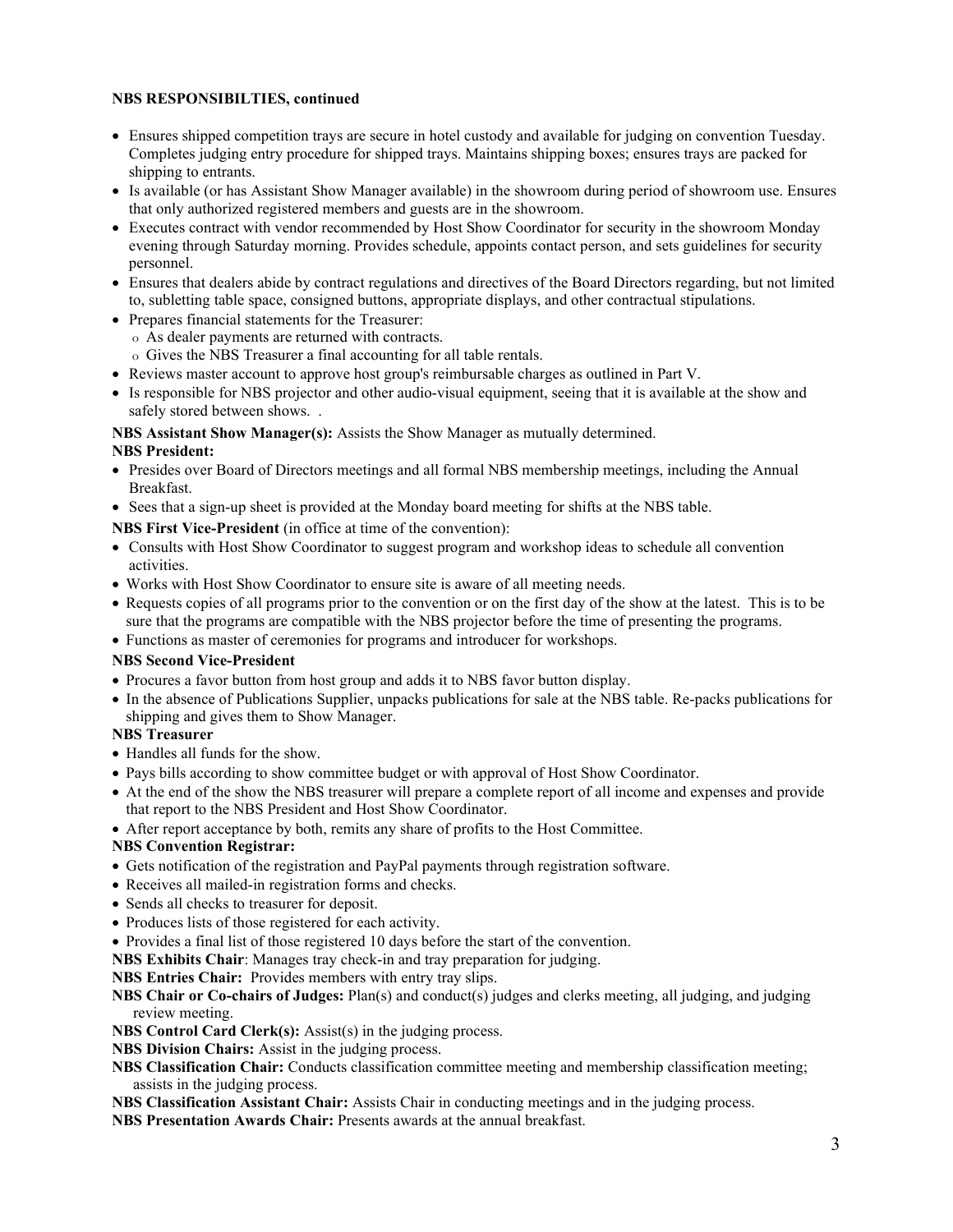#### **NBS RESPONSIBILITIES, continued**

**NBS Sponsored Awards Chair:** Collects Sponsored award forms and donations for the following year's competition.

#### **NBS Public Relations Chair:**

- Works with host group to develop list of media contacts.
- Prepares and issues press releases.
- Helps host group contact media outlets in advance of convention.
- Interacts with media and visitors at the convention.

**NBS Rack Steward:** Stores, ships, unpacks, displays, and re-packs display racks and NBS library. **NBS Publications Supplier:** 

- Is responsible for making sure there are copies of all NBS publication at the NBS table for sale.
- Unpacks and displays publications for sale at the NBS table.
- Re-packs the publications and gives them to NBS Show Manager for shipment.

**NBS Logo Products Supplier**: Ensures there are logo products for sale at the NBS table.

## *Part ll. HOST GROUP RESPONSIBILITIES*

 **Once a host group's membership approves the decision to host the convention, the group appoints a show committee; secures commitments from volunteers for convention activities and fundraising; and selects a Host Show Coordinator to oversee the following responsibilities. Lead times are stated (in parentheses) but your actual timeline might vary depending on your hotel's requirements.**

#### **Programs, Workshops, Meetings, Activities, Schedules**

- (3-5 years) Choose a site for approval by NBS Show Manager; submit invitation to NBS Board. Invitation must be submitted at least three years prior to show date.
- (2 years) Consult with NBS First Vice-President (in office at time of the convention) to schedule meetings, programs, workshops, and other activities.
- (2 years) Determine convention theme.
- (1 year) Solicit program and workshop ideas from NBS First Vice-President.
- (9 months) Ensure that the convention facility has scheduled all meetings based on the requirements outlined in Part III.
- (6 months) Re-confirm all speakers.
- (2 months) Determine and arrange for printing and audio-visual equipment needs for each program, workshop, meeting, or other activity.
- Reserve 5-10% of seating in each educational workshop for walk-in participants who are not NBS members, and announce workshops in local media releases.
- If workshops or tours are over-subscribed, try to increase the allowable number of participants; or consider repeating the event; or select participants by lottery.
- Arrange for potential last-minute substitutions for programs and workshops should the scheduled presenters become unavailable.
- Determine how to post or distribute room numbers of people selling in guest rooms. No room sales can occur after Wednesday of the convention or during any other pre-Thursday convention activities (receptions, workshops, judging, etc.).
- The host group will provide the Junior activities and assure appropriate space. NBS pays for Junior activities.

#### **Special Events/Menus**

- (9 months) Work with the hotel to arrange menus and service for:
	- o Monday reception.
	- o Tuesday and Wednesday judges/clerks/runners lunch coupons. (Work with NBS Show Manager to determine number of attendees and price).
	- o Thursday/Friday reception and/or dinner(s).
	- o Thursday dealer coffee (Work with Show Manager to determine price).
	- o Thursday Junior breakfast (Work with local Junior Activities Person or Advisor).
	- o Friday Junior pizza party (Work with local Junior Activities Person or Advisor).
	- o Saturday breakfast
	- o (1 month) Assign greeters to check meal tickets and hand out favor buttons.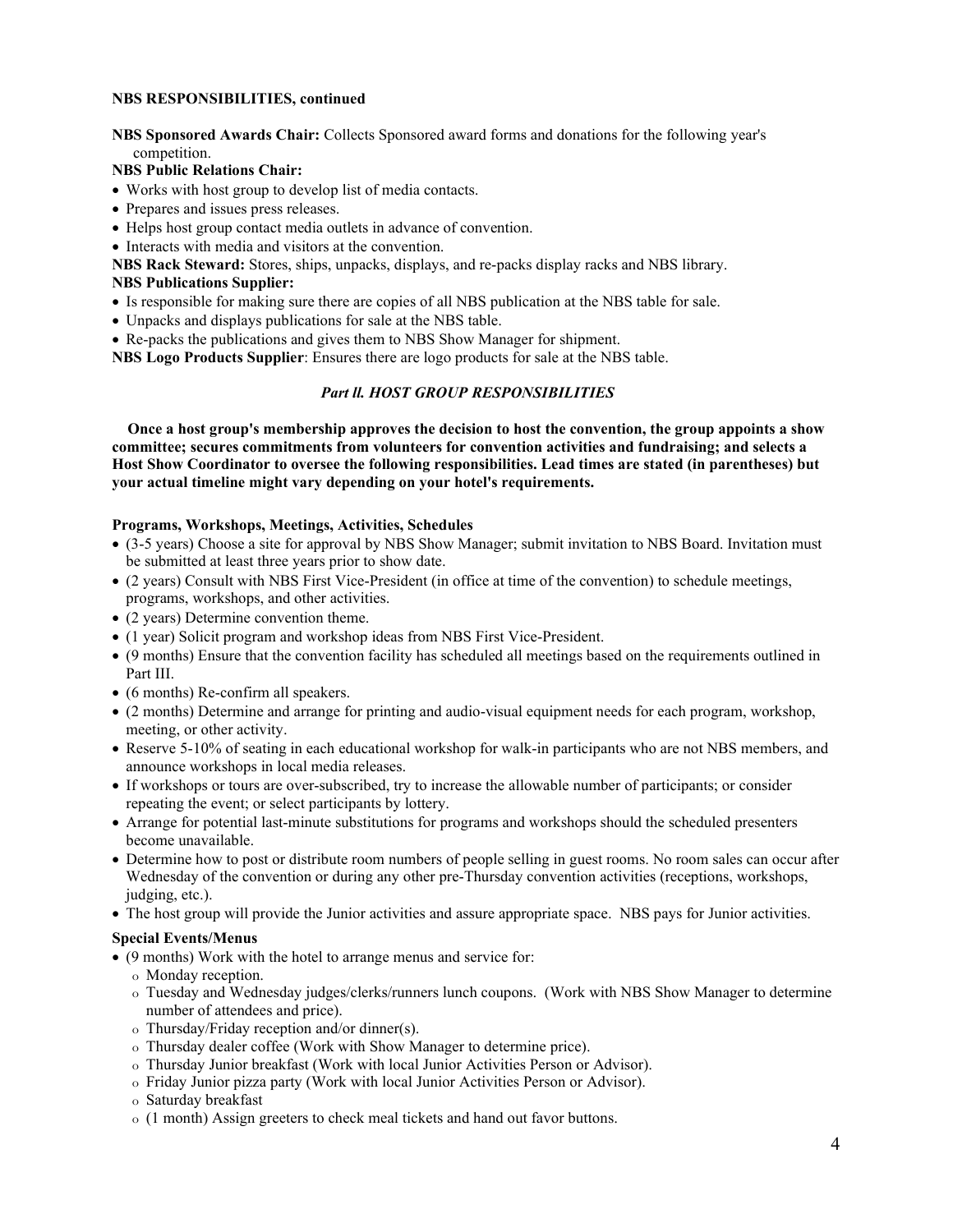#### **HOST GROUP RESPONSIBLITIES, continued**

#### **Annual Breakfast**

- In addition to the meal, the breakfast agenda includes:
	- o Welcome on behalf of host group and introduction of NBS President.
	- o Invocation.
	- o Distribution of any prizes or raffle items.
	- o Introduction of junior members (by NBS President).
	- o Distribution of presentation awards (by NBS Presentation Awards Chair).
	- o Roll call of deceased members and optional states roll call (by NBS membership coordinator).
	- o Announcements (by NBS President).
- Invitation to the next year's show (by that show's host group).
- Consult with NBS President (in office at the time of the convention).
- Provide favor buttons.

### **Showroom/Judging Room**

- Advise the NBS Show Manager of appropriate vendor for showroom security.
- Include security fees in the host group's budget.
- Acquire list of showroom dealers from the NBS Show Manager.

### **Fundraising and Reporting**

- Determine state tax requirements for Host Group's share of show profits. Host Group is responsible only for its own reporting. (NBS does its own reporting).
- (2 years) Plan and conduct fundraisers (ways and means table, auction, etc.) Check local sources such as grants or visitors' bureau for additional funding.

### **Media Marketing**

- (1 1/2 years) Work with NBS Public Relations Chair to build list of media contacts.
- Send the following information to the NBS Bulletin; notify NBS Editor of additional information or changes made after the deadlines:
	- o October Bulletin (send by July 15): Send dates and hotel information to Calendar of Events person.
	- o March Bulletin (send by December 15): Detailed hotel information, airlines available, optional tours, workshops, etc.
	- o May Bulletin (send by February 15): Pre-registration form, deadlines, show schedule and all other convention information.
	- o July Bulletin (send by May 15): Any corrections, updates and reminders.
- Prepare and submit show Publicity to the following:
	- o (10 months) annual magazines.
	- o (3 months) monthly magazines.
	- o (1 month) weekly newspapers.
	- o (3-6 months) Arrange website publicity; email to NBS webmaster all items sent to Bulletin editor. Registration forms from websites may not be postmarked before May 31 to allow all members equal access to limited activities and workshops. If there are no limited activities, information can be postmarked earlier.
- (3 months) Ask NBS Public Relations Chair to help contact local TV and radio.
- (2 weeks) Work with NBS Public Relations Chair to arrange local media publicity and convention coverage, and to coordinate interviews during the convention.

## **Graphics**

- Prepare name tags, posters, fliers, meal tickets, etc.
- (1 month) Prepare program booklets and furnish a copy to NBS Historian.

## **Favor Buttons**

- Provide favor buttons for annual breakfast.
	- o (1 year) Choose the favor button design and maker.
	- o (1 month) Have finished favor buttons on hand.
	- o Furnish a favor button to the Second Vice-President for the favor button display.
	- o After breakfast give any remaining buttons to NBS table to sell for the Host Committee.

#### **Show Registration**

• Host sets fee amount, meal prices, optional tour prices, etc. Pre-registration, collection of fees and, tally for each event is done by the National Convention Registrar.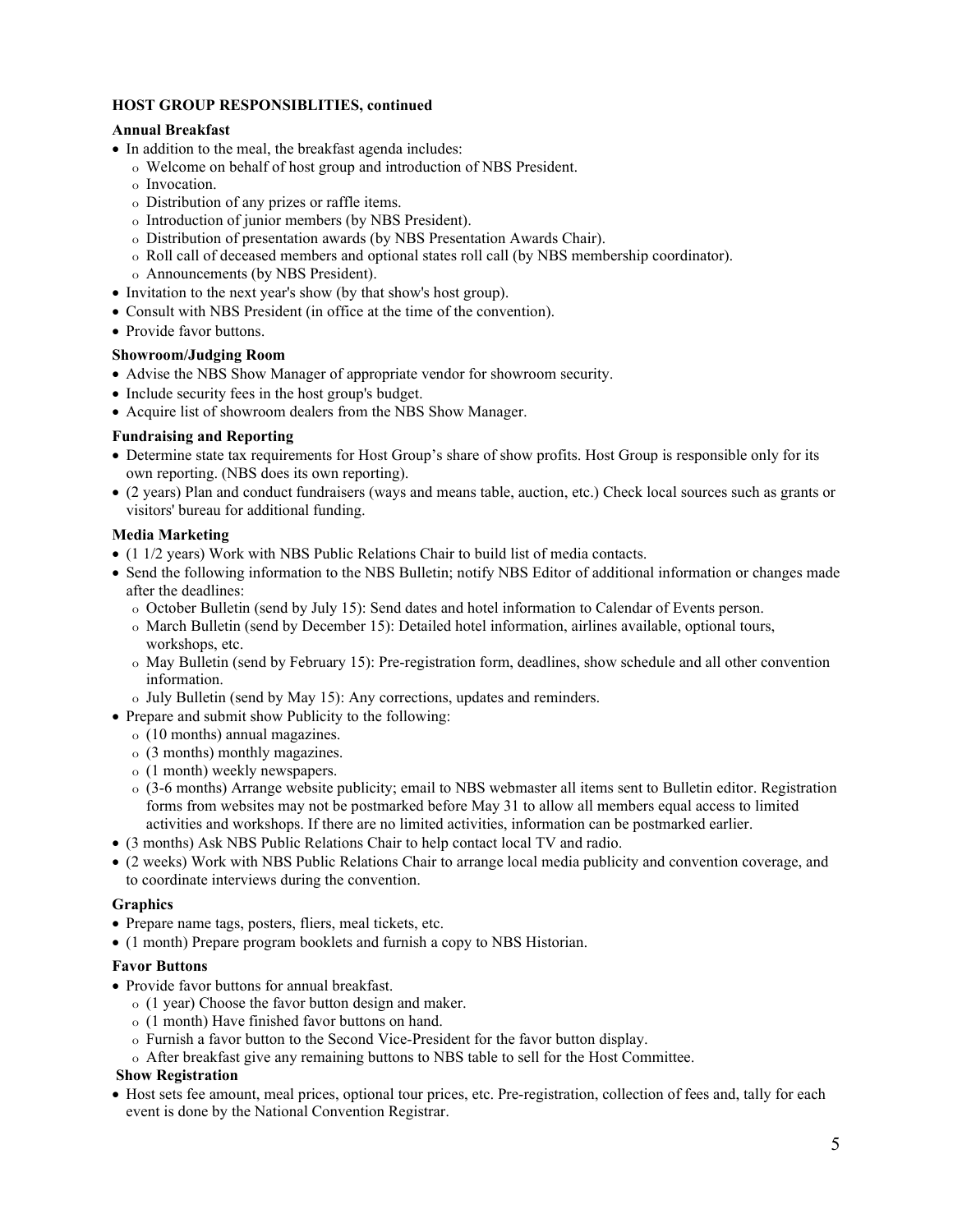#### **HOST GROUP RESPONSIBIITIES, continued**

- Collect showroom guest entry fees during convention. Host group determines guest fee, making it comparable to fees charged for similar events in the area. The fees are turned over to the NBS Treasurer daily.
- Staff the registration table. Host group may provide a guestbook or form to collect names and addresses of prospective new members.
- (2 weeks) Provide registration packets. Label envelopes; fill with name tag, program book, meal tickets, tour tickets, event tickets.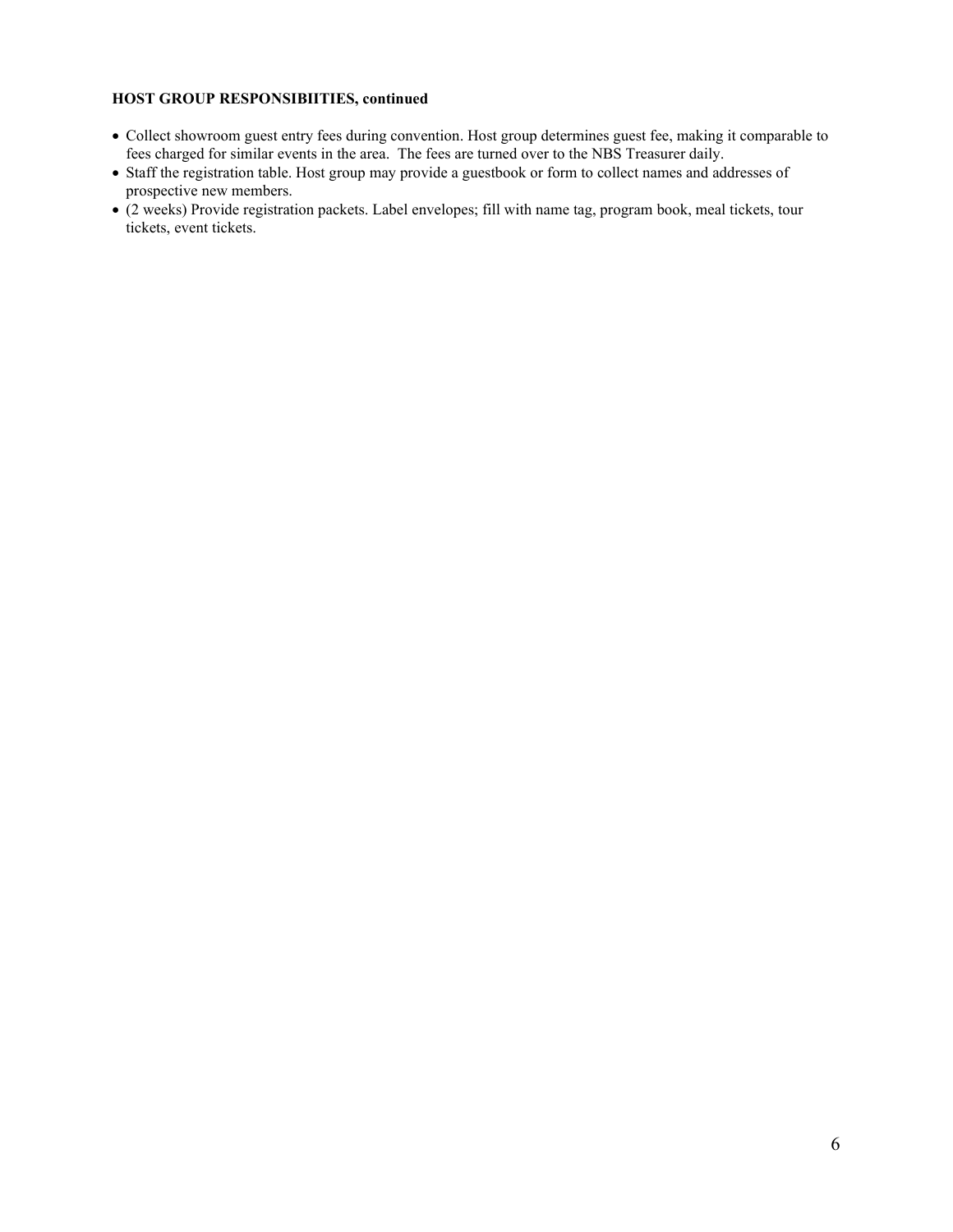## *PART III SITE REQUIREMENTS FOR ESSENTIAL ACTIVITIES*

#### **Essential activities of the NBS convention happen across a six-day period. Selection of a hotel is based on its ability to accommodate all of the following:**

| <b>MONDAY</b>                                                                                                                                                                                                                                                                                                                                                                                                                                                                                                                                                                                                                                                                     | <b>TUESDAY</b>                                                                                                                                                            | <b>WEDNESDAY</b>                                                                                                                                                                                                                                                                                                                                                                                                                                                                                                                                                                                                                                                                                                                                                                                                                                          | <b>THURSDAY</b>                                                                                                                                                                                                                                                                                                                                                                                                                                                                                                                             | <b>FRIDAY</b>                                                                                                                                                                                                                                                                                                                                                                                                                                                                                                                                                                                                                                                                       | <b>SATURDAY</b>                                                                                                                                                                                                                                                                                                                                                                                                                                                                                                                                                                                                                                                                                                                                                   |
|-----------------------------------------------------------------------------------------------------------------------------------------------------------------------------------------------------------------------------------------------------------------------------------------------------------------------------------------------------------------------------------------------------------------------------------------------------------------------------------------------------------------------------------------------------------------------------------------------------------------------------------------------------------------------------------|---------------------------------------------------------------------------------------------------------------------------------------------------------------------------|-----------------------------------------------------------------------------------------------------------------------------------------------------------------------------------------------------------------------------------------------------------------------------------------------------------------------------------------------------------------------------------------------------------------------------------------------------------------------------------------------------------------------------------------------------------------------------------------------------------------------------------------------------------------------------------------------------------------------------------------------------------------------------------------------------------------------------------------------------------|---------------------------------------------------------------------------------------------------------------------------------------------------------------------------------------------------------------------------------------------------------------------------------------------------------------------------------------------------------------------------------------------------------------------------------------------------------------------------------------------------------------------------------------------|-------------------------------------------------------------------------------------------------------------------------------------------------------------------------------------------------------------------------------------------------------------------------------------------------------------------------------------------------------------------------------------------------------------------------------------------------------------------------------------------------------------------------------------------------------------------------------------------------------------------------------------------------------------------------------------|-------------------------------------------------------------------------------------------------------------------------------------------------------------------------------------------------------------------------------------------------------------------------------------------------------------------------------------------------------------------------------------------------------------------------------------------------------------------------------------------------------------------------------------------------------------------------------------------------------------------------------------------------------------------------------------------------------------------------------------------------------------------|
| <b>Board of Directors</b><br>meeting<br>(morning)<br>• Conference seating<br>for $25$<br>• Ice water and<br>glasses<br>Classification<br><b>Committee meeting</b><br>(all day)<br>Conference<br>seating for 20-30<br>• Ice water and<br>glasses<br><b>Judges' and Clerks'</b><br>meeting<br>(late afternoon)<br>Theater<br>$\bullet$<br>seating for 125-150<br>• Podium with a light<br>• Microphone<br>• Head table for six<br>people<br>• Ice water & glasses<br>for speakers and<br>audience<br><b>Early Arrival</b><br><b>Reception and</b><br>program (evening)<br>• Theater<br>seating/reception<br>area for 150-200<br>• Other requirements<br>determined by Host<br>Group | Judges, Clerks,<br><b>Runners</b><br>Lunch coupon<br>(noon)<br>• Location<br>determined by the<br>Host Group;<br>number of<br>attendees<br>determined by<br>NBS personnel | Judges, Clerks,<br><b>Runners</b><br>Lunch coupon<br>(noon)<br>• Location<br>determined by the<br>Host Group; number<br>of attendees<br>determined by NBS<br>personnel<br>Workshops/<br>programs<br>(afternoon)<br>• Theater seating for<br>125-150 unless<br>limited by presenter<br>· Screen, electrical<br>cart, microphone,<br>projector*,<br>extension cord (per<br>presenters' needs)<br>• Ice water and<br>glasses for speaker<br>and audience<br><b>Board of Directors</b><br>meeting<br>(afternoon)<br>• Conference seating<br>for $25$<br>• Ice water and<br>glasses<br>Classification<br>meeting<br>(evening)<br>• Theater seating for<br>125-150<br>• Podium with a light<br>· Screen, electrical<br>cart, microphone,<br>projector*,<br>extension cord (per<br>presenters' needs)<br>• Ice water and<br>glasses for speakers<br>and audience | Workshops/<br>programs<br>(Thursday afternoon)<br>• Theater seating for<br>125-150, unless<br>limited by presenter<br>· Screen, electrical<br>cart, microphone,<br>projector*,<br>extension cord (per<br>presenters' needs)<br>• Ice water and<br>glasses for speaker<br>and audience<br><b>Reception or dinner</b><br>(Thursday evening)<br>• Space for 400<br>· Other requirements<br>decided by the Host<br>Group<br>*One projector is<br>available from<br><b>NBS</b> for presenters<br>to use at the<br><b>National</b><br>convention. | <b>Annual membership</b><br>meeting<br>(morning)<br>• Theater seating for<br>150-200<br>• Head table<br>· Podium with a light<br>· Microphone<br>Workshops<br>/programs<br>(afternoon)<br>• Theater seating for<br>125-150 unless<br>limited by presenter<br>· Screen, electrical<br>cart, microphone,<br>projector*,<br>extension cord (per<br>presenters' needs)<br>• Ice water and<br>glasses for speaker<br>and audience<br><b>Board of Directors</b><br>meeting<br>(afternoon)<br>• Conference seating<br>for $25$<br>• Ice water and<br>glasses<br><b>Judging review</b><br>meeting<br>(afternoon)<br>• Theater seating for<br>125-150<br>· Podium with a light<br>Microphone | <b>Breakfast</b> (morning)<br>· Sit-down breakfast<br>• Space is separate<br>from exhibit space<br>· Tables/chairs for<br>serving<br>approximately 300-<br>400<br>• Presentation awards<br>table, if needed<br>· Podium with<br>microphone<br>• Head table, if<br>requested<br><b>State</b><br><b>Presidents/Editors</b><br>meeting (afternoon<br>or at discretion of<br>Host Group)<br>• Conference<br>seating for 25<br>• Ice water and<br>glasses<br><b>State Judging</b><br><b>Chairs</b> meeting<br>(afternoon or at<br>discretion of Host<br>Group)<br>• Conference-style<br>seating for 25<br>people<br>• Ice water and<br>glasses<br>Show Closure (5:00<br>PM<br>The show officially<br>closes when<br>showroom<br>takedown is<br>complete at 5:00<br>PM. |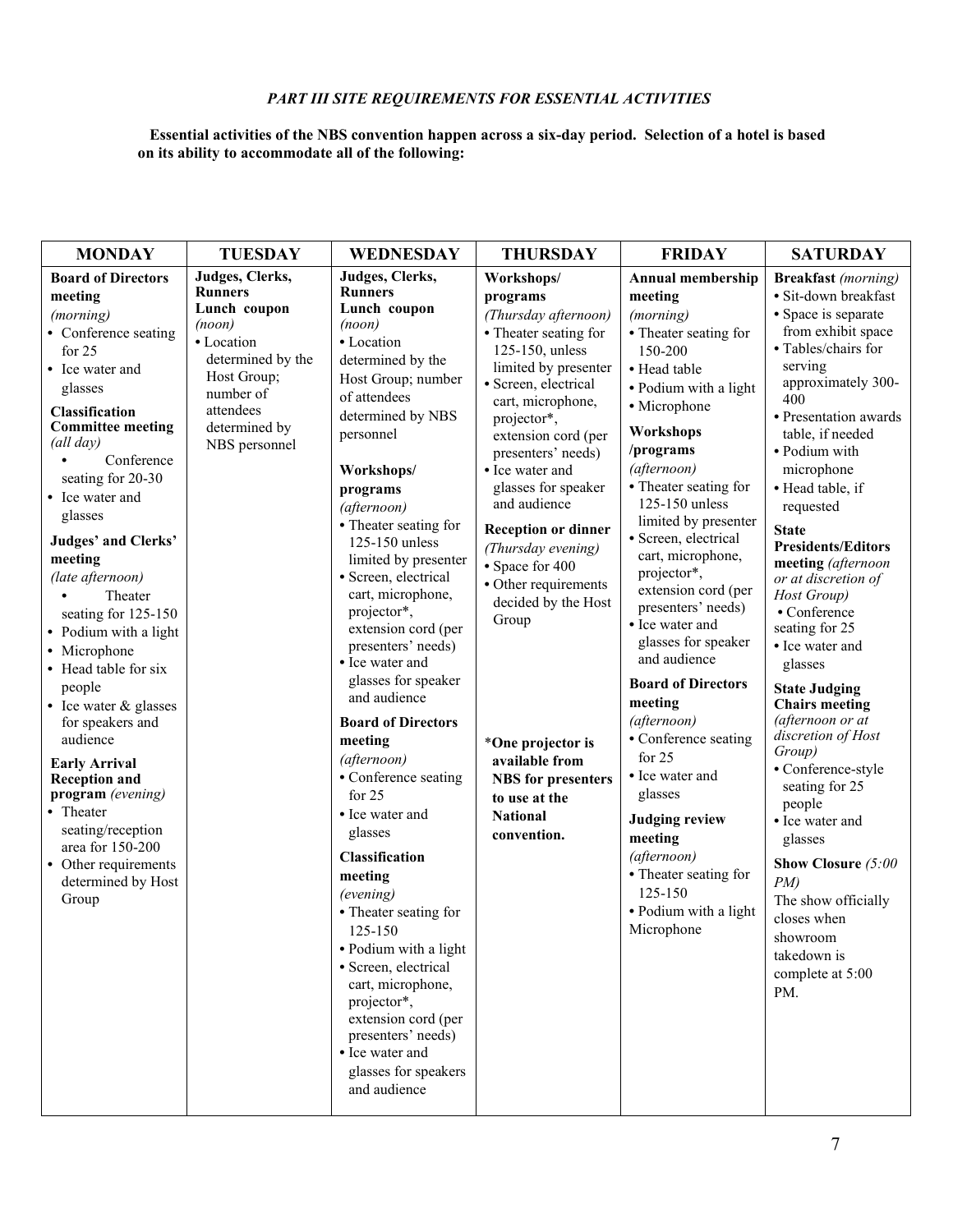### **MONDAY THROUGH SATURDAY**

## **Judging Area/Showroom**

- 15,000 18,000 square feet of exhibit space
- **•** Lighting bright enough to see buttons clearly
- **•** Electrical outlets approximately every 10 feet around the room's perimeter
- **•** 60 back tables (six feet x 18 inches) for dealers
- **•** Central entry door
- **•** Entrances that can be secured from inside the room to prevent entry
- **•** Microphone
- 160 six-foot tables with cloths and, if available, draping (substituting eight-foot tables for six-foot tables must be arranged with the Show Manager)
- **•** Access for crew to change judging set-up to showroom set-up on Wednesday evening/night
- **•** Ice water in or just outside the showroom during open hours

**Registration area** located outside the showroom

**Ways and Means area** located outside the showroom (if Host Group opts for Ways and Means)

**Storage area** for NBS supplies that arrive prior to convention; storage during the convention close to registration area

### *Part IV. OPTIONAL ACTIVITIES*

 **The following activities are not convention requirements. They are conducted or not solely at the discretion of the Host Group. Your group may have additional ideas. However, before you go beyond the required activities described on the previous two pages, be sure that your human and financial resources will not be stressed by the additional work. Consult with the NBS First Vice-President regarding any optional activities you consider undertaking.** 

**OPTIONAL registration and tours before Monday night**. The convention officially begins on Monday, but registration and tours may be scheduled for the prior Saturday and Sunday for early arrivals.

#### **OPTIONAL live entertainment for Early Arrival Reception and/or other events**

**OPTIONAL workshop(s) on Monday night** instead of the Early Arrival Reception

**OPTIONAL small group meetings for 30-60**, such as Button Bytes or Mothers and Daughters or Junior members. (Schedule these only if site space is available at no extra cost to the Host Group or to the NBS.)

#### **OPTIONAL Wednesday evening program**

• Theater seating for 125-150

• Podium with a light

• Screen, electrical cart, microphone, (one projector available from NBS), extension cord (per presenter's needs) • Ice water and glasses for speaker and audience

#### **OPTIONAL Hospitality room** (two hours on Thursday AND/OR Friday afternoon)

- Tables/chairs for serving approximately 125 people per hour, plus extra seating
- Refrigerator, sink, counter space
- Trash receptacles
- Consult with Host Coordinators of previous conventions for quantities and items to serve.

#### **OPTIONAL Fundraiser at discretion of Host Group and hotel**

• Thursday evening in conjunction with the dinner/reception

## **OPTIONAL Dinner/fundraiser/program (Friday evening)**

- Space for 300-400
- Requirements determined by the Host Group

#### **OPTIONAL Centerpieces for tables at Saturday breakfast**

• Plan for distribution of centerpieces at conclusion of the breakfast.

#### **OPTIONAL Tours of your area**

- (1  $\frac{1}{2}$  years) Plan tours.
- (9 months) Complete negotiations and contracts for tours and buses.
- (1 month) Re-confirm tours.

## **OPTIONAL Goodie bags for convention attendees**

• Distribute at registration table.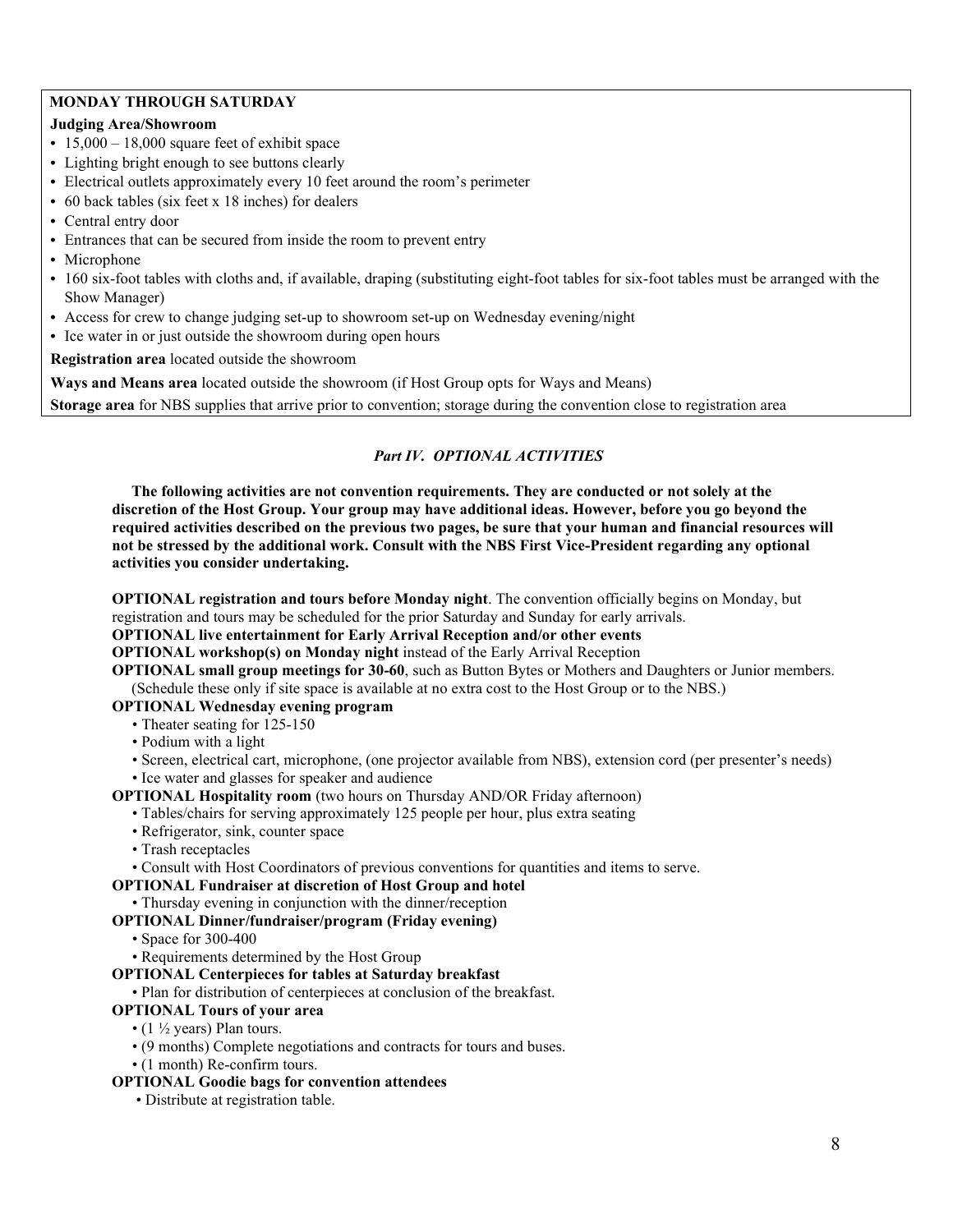#### *Part V. FINANCES*

**The National Button Society protects the Host Group from incurring any losses related to the NBS Convention. The National Treasurer will pay Host Group convention debts only from convention income and/or funds raised specifically for the purpose of hosting the convention; convention debts are not charged against a Host Group's regular organizational treasury. After all convention expenses have been paid, both those incurred by the NBS and those incurred by the Host Group, the NBS and the Host Group will divide any convention profits equally. Should there be no profits, the NBS will underwrite any losses incurred by the host organization.**

**Several previous Host Groups have graciously donated a portion of their convention profits to the NBS General Fund. The NBS gratefully accepts such donations and acknowledges them in The National Button Bulletin.**

#### **NBS INCOME** & **EXPENSES**

#### **Income:**

- 50% of dealers' table rental fees
- 100% of payments made to Show Manager by dealers for additional expenses (electricity, phone lines, shipping, etc.)
- 100% of NBS publication and NBS logo product sales at the convention
- 100% of competition tray slip sales
- 50% of convention income after all NBS and Host Group expenses
- 100% of contributions to Junior Program, p.201 Oct.2011

#### **Expenses:**

- Starting 2 years prior to the convention allow the Host Group to spend up to \$3,000 before they have earned any convention funds
- Electricity for judging period
- Dealer expenses (electricity, phone lines, shipping, etc.)
- Tuesday and Wednesday lunch coupons for judges, clerks, runners, etc.
- Thursday dealer set-up coffee
- Fee for showroom microphone
- One-half of fees for AV equipment for workshops and programs.
- Up to \$2000 for printing of hand-outs for workshops and programs.
- Friday evening NBS dinner for Friday evening program presenter and Saturday morning NBS Breakfast for workshop and program presenters.
- NBS-specific office supplies, copies, printing, postage, etc.
- Competition ribbons
- Competition tray slips
- Junior activities
- Special appreciation gifts
- Salaries for Show Manager and Assistant Show Manager
- Travel allowance reimbursements for those approved by Board
- Shipping of racks, library, publications
- Losses incurred by the host organization. The National Treasurer will monitor income and expenses to try to prevent losses.

#### **HOST GROUP INCOME AND EXPENSES**

• Host group shall make a budget. The NBS Treasurer shall pay their bills according to the budgeted amounts. If expenses are not in the budget, the Host Show Coordinator must approve before the NBS Treasurer can pay the bill.

#### **Income (profits that are split 50/50 with NBS after all expenses are paid):**

- 50% of dealers' fees
- 100% of all fees\* for registration, meals, events, tours, etc.
- 100% of convention entrance fees for NBS members and guests.
- 100% of proceeds from favor buttons
- 100% of all fundraisers conducted by Host Group
- 100% of cash donations made specifically to the Host Group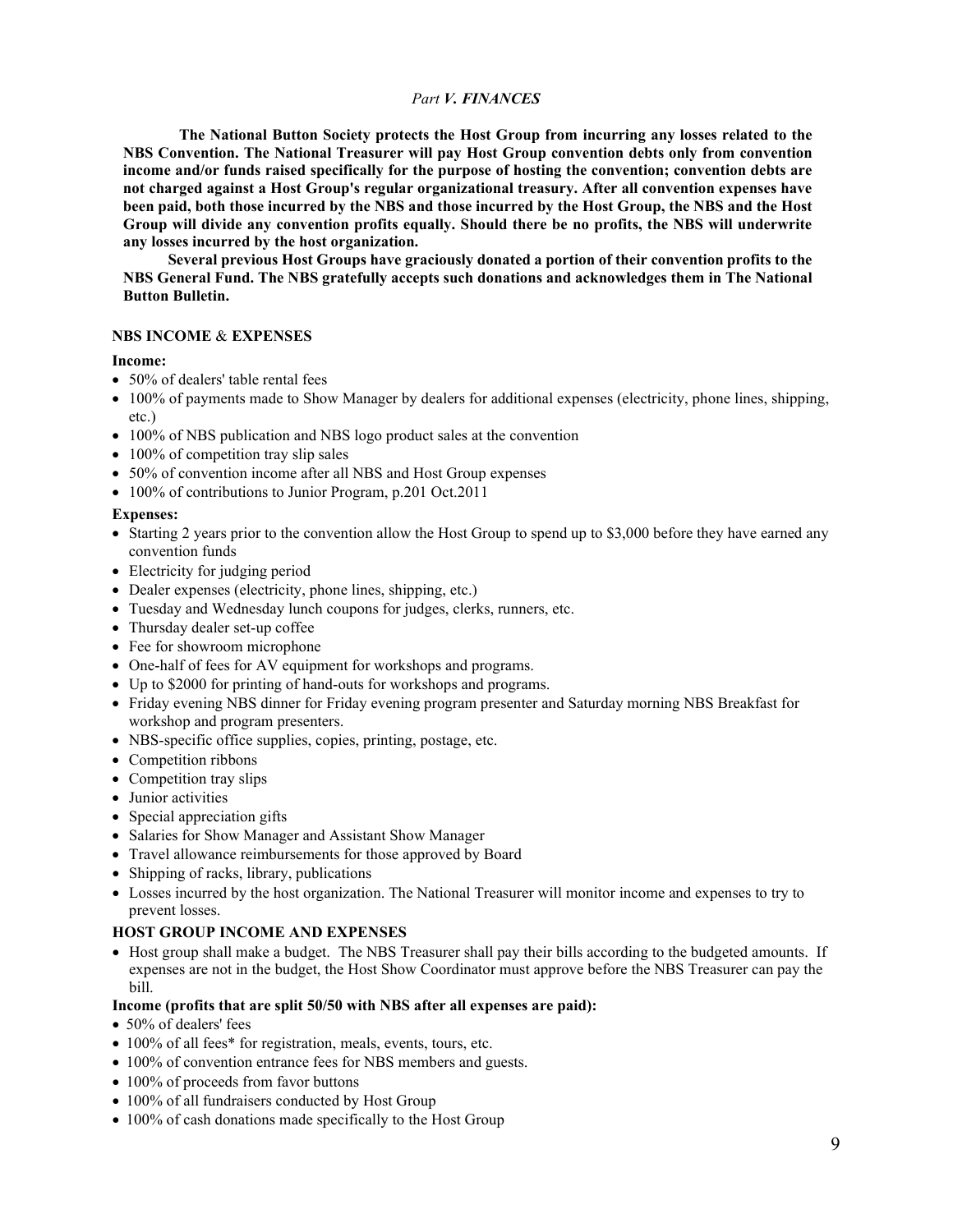#### **Expenses (paid out of show income prior to splitting profits with NBS):**

- Hotel expenses such as ballroom rental fees (if applicable) and table rental (showroom tables and other tables as needed), etc.
- Host-specific office supplies, copies, printing, postage, etc.
- Registration packets (name tags, etc.)
- Fundraising expenses
- Local publicity, posters, etc.
- Showroom security for five nights (Monday through Friday)
- One-half of fees for AV equipment for workshops and programs
- Monday reception
- Thursday reception or dinner (priced to be self-sustaining)
- Saturday breakfast (priced to be self-sustaining, including favor button cost)
- Favor buttons
- Any other miscellaneous expenses
- OPTIONAL COSTS: hospitality room, breakfast centerpieces, additional meals or receptions, tours, goodie bags for attendees, etc. (see part IV).
- Financial Report: After all bills are paid and all reimbursements are made, the NBS Treasurer will submit a financial statement to the Show Coordinator and NBS President. Surplus funds remaining after all bills are paid and all reimbursements made will be divided evenly (50% and 50%) between the Host Group and the National Button Society.

#### **\*NOTES ON HOST GROUP FEE INCOME**

**1. Spouses or other guests** who attend a meal, program, workshop, reception, or other event are required to pay the registration fee plus relevant event fees.

**2. Dealer helpers, whether identified on a showroom contract or not,** are required to pay the registration fee. Only the individual named on a contract as "Dealer" does not pay the registration fee.

#### *Part VI. FEES FOR SHOW ATTENDEES*

 **The Host Group establishes registration prices and the cut-off date for preregistration. The preregistration fee and the late registration fee cover admission to receptions, programs, workshops that don't require a supply fee, the showroom, and the hospitality room. The Host Group establishes additional fees for other events, such as dinners, the awards breakfast, and workshops with supply fees.** 

 **A single type of name badge should be used for all pre-registered and late registered adults and juniors. Walk-ins receive a different type of badge (see below).** 

#### **Adult pre-registration fee**

- The Host Group establishes one pre-registration fee for all adults.
- The fee covers attendance at events that don't require additional fees (see above).
- The pre-registration fee is the same for NBS members and nonmembers.
- Pre-registered adults receive "goodie bags" (if offered by the Host Group).

### **Adult late registration fee**

- Establish one late registration fee for all adults who pay after the pre-registration cut-off date. The fee should be at least \$10 higher than the pre-registration price.
- The fee covers attendance at events that don't require additional fees (see above).
- The late registration fee is the same for NBS members and nonmembers.
- Late registered adults receive "goodie bags" if additional bags are available beyond the number needed to cover all pre-registrations.

## **Junior pre-registration fee**

- The junior pre-registration fee is paid by all attendees ages 6–17 years. The fee has been \$10 in past years but the Host Group determines the actual amount.
- The fee covers attendance at events that don't require additional fees (see above).
- The fee includes participation in all Junior Activities.
- The fee is the same for NBS members and nonmembers.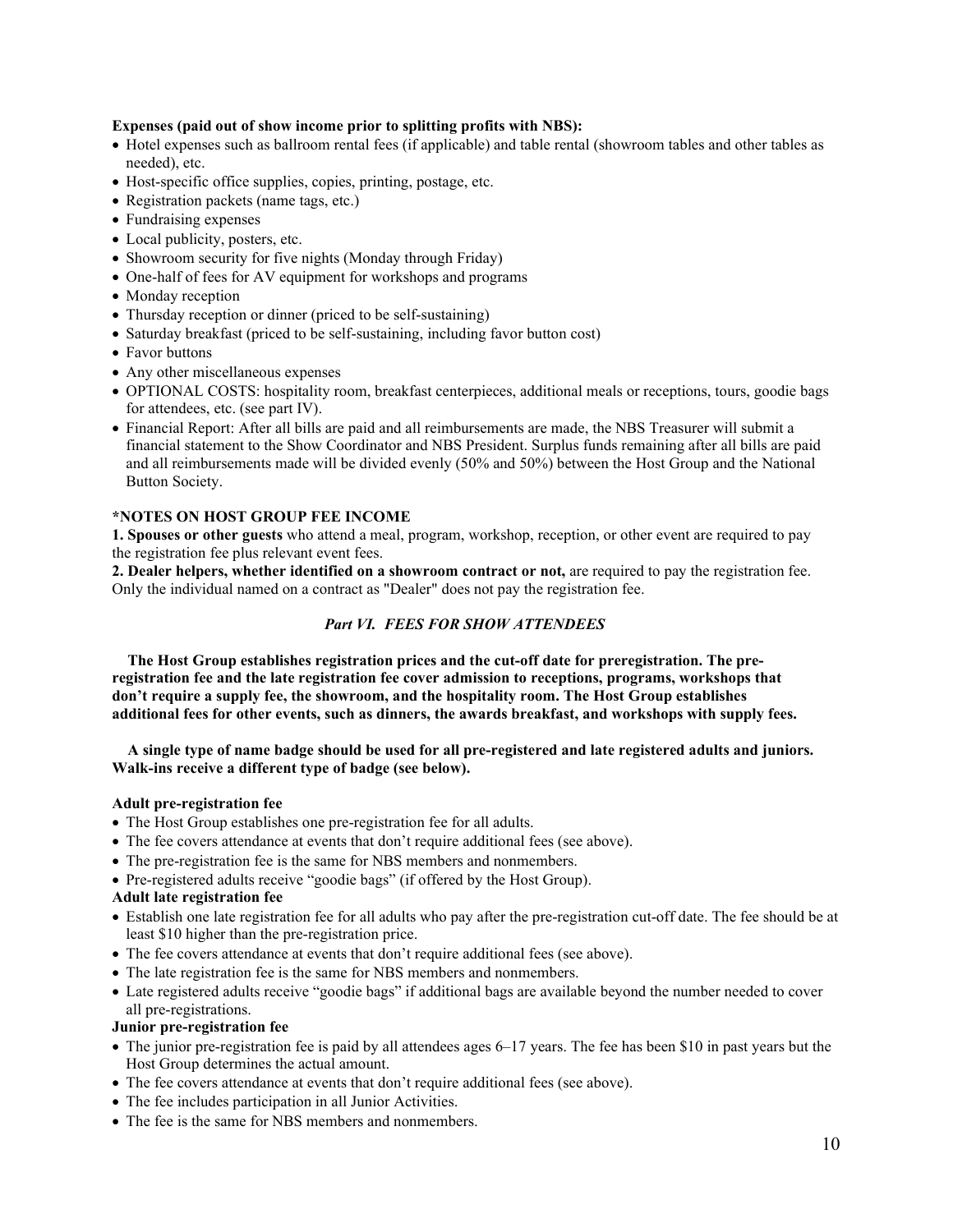• Pre-registered juniors receive "goodie bags" (if offered by the Host Group).

## **Junior late registration fee**

- Establish one late registration fee for all attendees ages 6–17 years who pay after the pre-registration cut-off date.
- The fee covers attendance at events that don't require additional fees (see above).
- The fee includes participation in all Junior Activities.
- The fee is the same for NBS members and nonmembers.
- Late registered juniors receive "goodie bags" if additional bags are available beyond the number needed for all pre-registrations.

## **One-day walk-in fee**

- The recommended fee for walk-in attendees is \$5.00 per day. Consider no charge for junior walk-ins.
- The fee provides access to the showroom and to free daytime workshops with space available.
- The fee doesn't cover receptions, meals, programs, or the hospitality room. Give walk-ins a stick-on badge with the date and their name written on it.